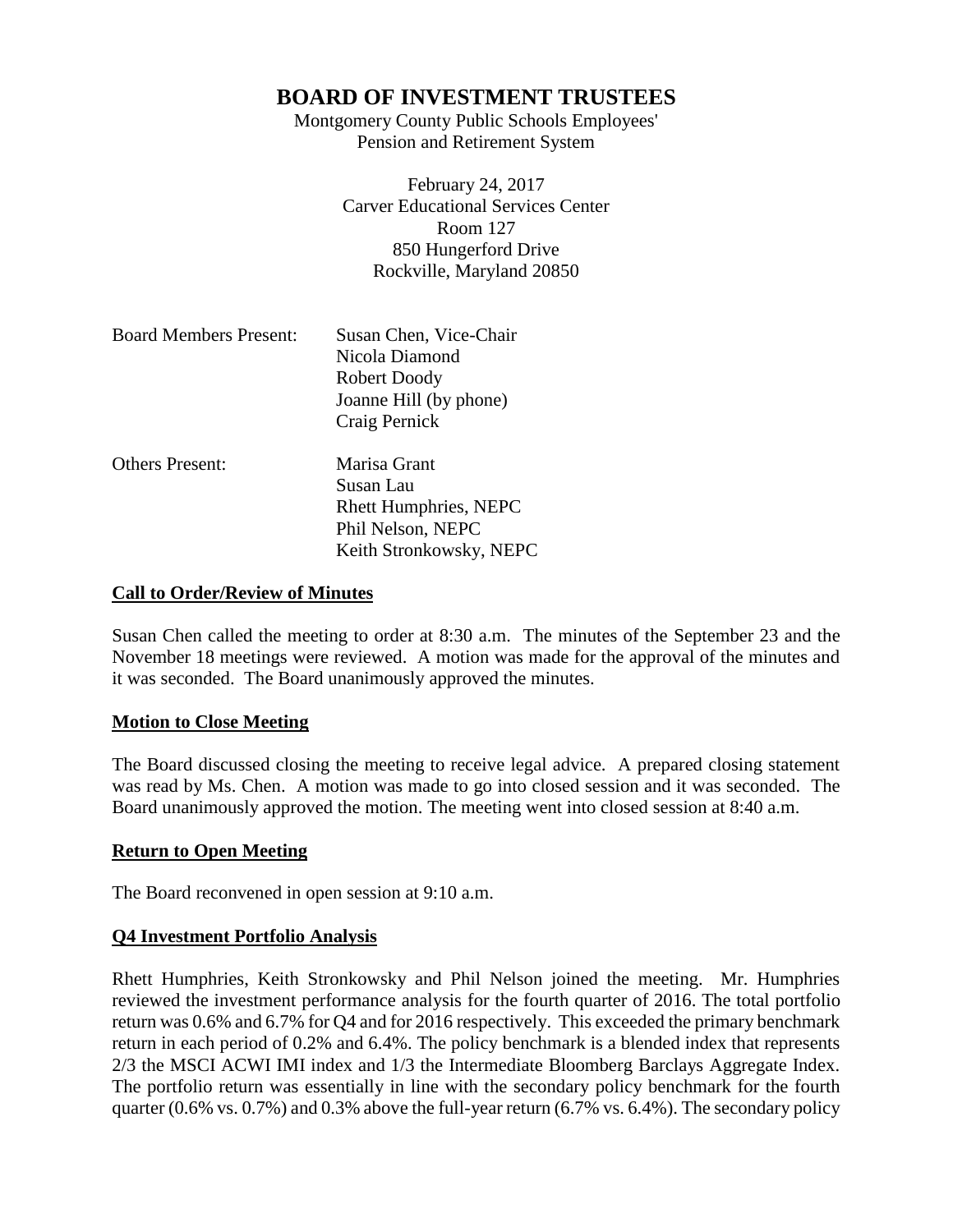benchmark consists of underlying indices that reflect the various strategies used by the managers in the alternatives portfolio.

# **Motion to Close Meeting**

The Board discussed closing the meeting to consider the investment of public funds with respect to the possible hiring and redemption of funds from investment managers. A prepared closing statement was read by Ms. Chen. A motion was made to go into closed session and it was seconded. The Board unanimously approved the motion. The meeting was closed at 10:10am.

# **Return to Open Meeting**

The Board reconvened in open session at 10:55 am.

# **Asset Allocation**

Phil Nelson discussed the key market themes that NEPC expects to influence global markets over the intermediate term. He then discussed strategic policy actions that the Board could consider when examining the asset allocation for the investment portfolio. Mr. Nelson concluded with current opportunities the research team has identified. Mr. Humphries presented four alternatives to the existing policy asset allocation that had been developed in conjunction with staff. Staff and NEPC recommended "Mix D". The Board discussed the relative merits and risks of the existing portfolio policy allocation and the alternatives. After the discussion, the Board moved forward with a modified version of the proposed asset allocation. Upon a motion made and duly seconded the following resolution was unanimously approved:

**RESOLVED, that the Montgomery County Retirement System Trust adopt the recommended asset allocation "Mix D" for the investment portfolio with the following adjustments: bank loans and emerging markets debt each have a target of 2.5% and core fixed income has a target of 20%; and**

**RESOLVED, FURTHER, that Staff work with NEPC to implement the associated changes to the passive global equities portfolio with options at State Street Global Advisors and BlackRock; and**

**RESOLVED FURTHER, that Chief Investment Officer, Marisa Grant, be hereby authorized and directed, in the name and on behalf of the Trust, to take such further action and execute such documents deemed necessary, appropriate and advisable to implement the foregoing resolution.**

# **Staff Update**

Ms. Grant shared with the Board that Haydee Celaya had to resign from the Board. MCPS appreciates the service Ms. Celaya provided to the Board.

Upon a motion duly made and seconded, the meeting was adjourned at 11:55 a.m.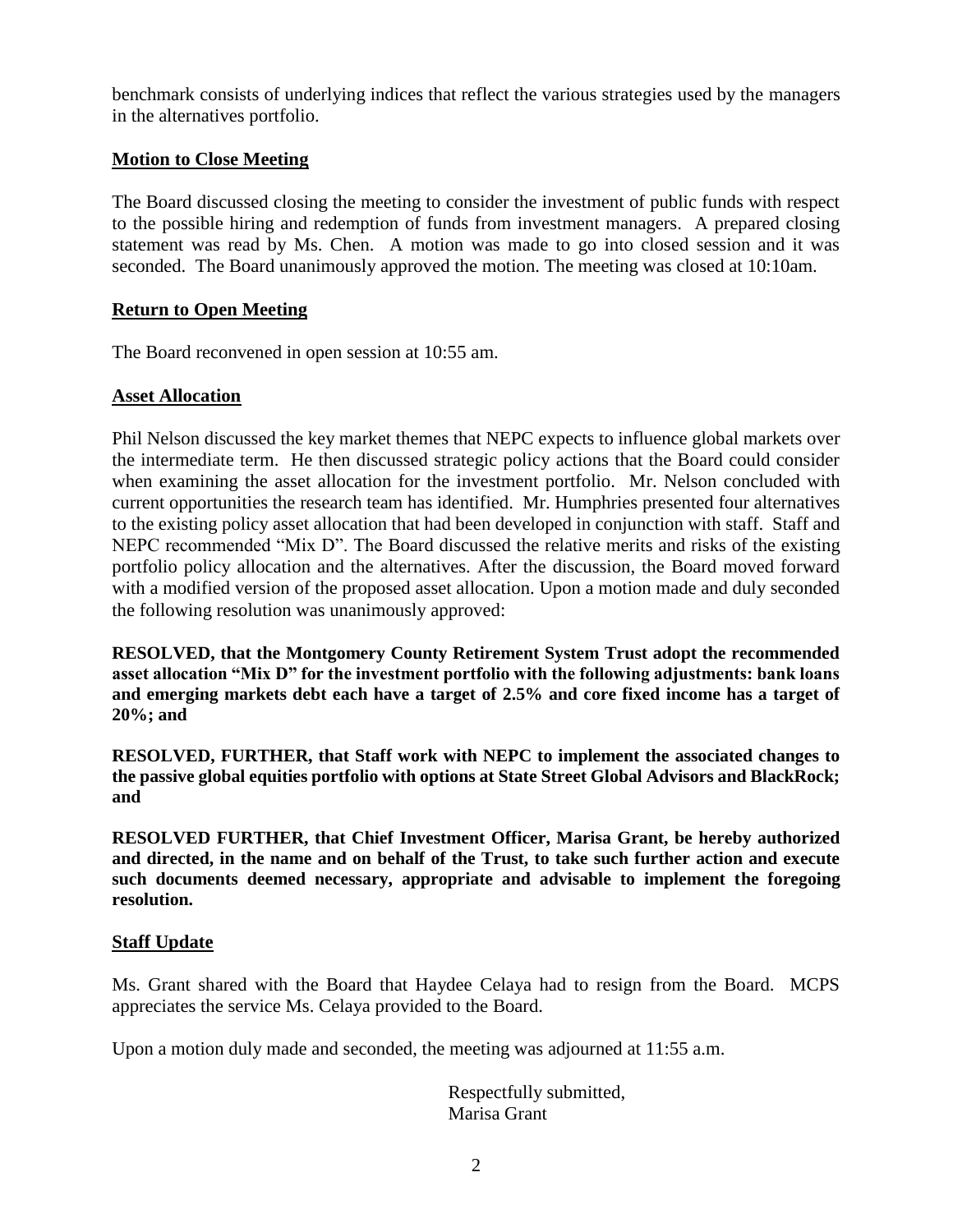Montgomery County Public Schools Retirement System Trust

May 19, 2017 Carver Educational Services Center Room 127 850 Hungerford Drive Rockville, Maryland 20850

# **OPEN SESSION**

| <b>Board Members Present:</b> | Susan Chen, Vice-Chair           |
|-------------------------------|----------------------------------|
|                               | Nicola Diamond                   |
|                               | Robert Doody                     |
|                               | Joanne Hill                      |
|                               | Craig Pernick                    |
|                               | Monte Tarbox                     |
|                               | Ted Urban, Chair                 |
|                               | Andrew Zuckerman                 |
| <b>Others Present:</b>        | Marisa Grant                     |
|                               | Susan Lau                        |
|                               | Taylor Furlong, NEPC (via phone) |
|                               | Seth Bancroft, NEPC (via phone)  |
|                               | <b>Rhett Humphries, NEPC</b>     |
|                               | Dulari Pancholi, NEPC            |
|                               | Keith Stronkowsky, NEPC          |

# **Call to Order/Review of Minutes**

Ted Urban called the meeting to order at 8:30 a.m. The minutes of the February 24 meeting was reviewed. A motion was made for the approval of the minutes and it was seconded. The Board unanimously approved the minutes.

# **First Quarter 2017 Investment Portfolio Analysis**

Rhett Humphries reviewed the investment performance of the total fund for the first quarter of 2017. The total portfolio return was 0.6% and 6.7% for Q4 and for 2017 respectively. This exceeded the primary benchmark return in each period of 0.2% and 6.4%. The policy benchmark is a blended index that represents 2/3 the MSCI ACWI IMI index and 1/3 the Intermediate Bloomberg Barclays Aggregate Index. The portfolio return was essentially in line with the secondary policy benchmark for the fourth quarter (0.6% vs. 0.7%) and 0.3% above the full-year return (6.7% vs. 6.4%). The secondary policy benchmark consists of underlying indices that reflect the various strategies used by the managers in the alternatives portfolio.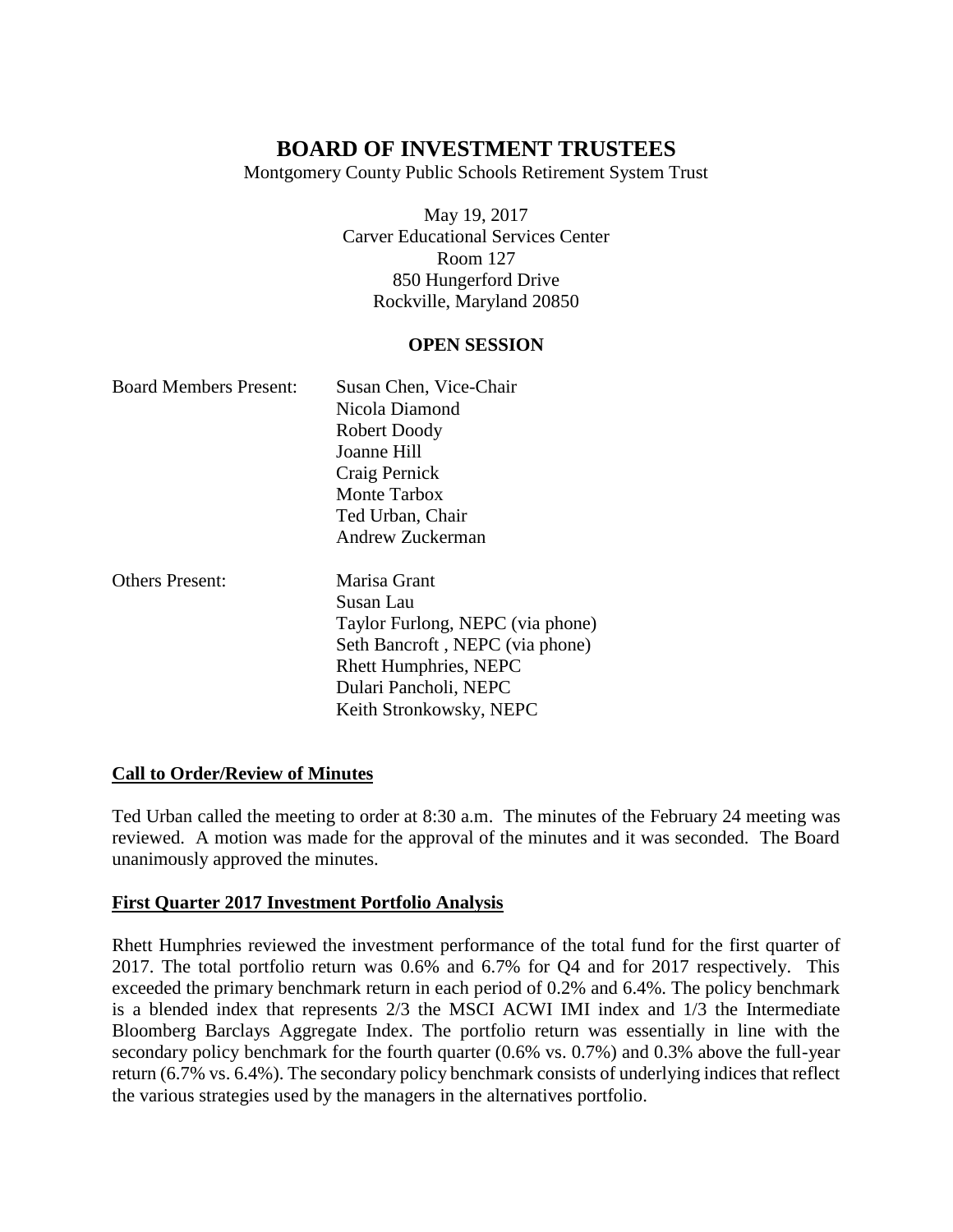# **Motion to Close Meeting**

The Board discussed closing the meeting to discuss the investment of public funds with respect to investments in private partnerships and the possible additions and redemptions from investment managers. A prepared closing statement was read by Mr. Urban. A motion was made to go into closed session and it was seconded. The Board unanimously approved the motion. The meeting went into closed session at 9:10 a.m.

# **Return to Open Meeting**

The Board reconvened in open session at 11:30 a.m.

#### **Board Elections**

Ted Urban and Susan Chen had been elected Chair and Vice-Chair for the remainder of the 2017 plan year upon the retirement of Susanne DeGraba in December 2016. The Board voted unanimously to re-elect Ted Urban as Chair, Susan Chen as Vice-Chair and Marisa Grant as secretary.

#### **Meeting Adjourned**

Upon a motion duly made and seconded, the meeting was adjourned at 11:40 a.m.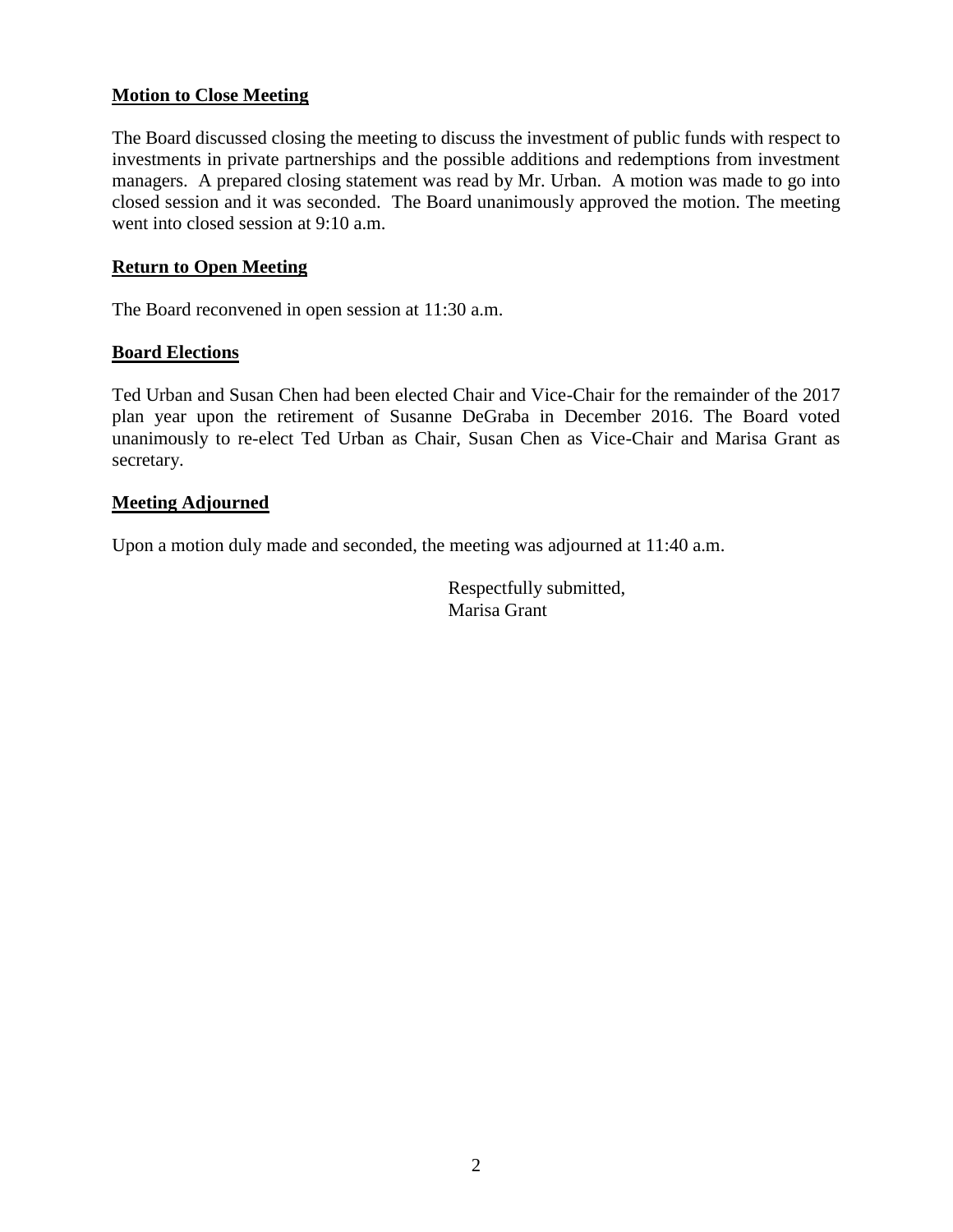Montgomery County Public Schools Retirement System Trust

September 22, 2017 Carver Educational Services Center Room 120 850 Hungerford Drive Rockville, Maryland 20850

#### **OPEN SESSION**

| <b>Board Members Present:</b> | Susan Chen, Vice-Chair       |
|-------------------------------|------------------------------|
|                               | Nicola Diamond               |
|                               | Robert Doody                 |
|                               | Joanne Hill                  |
|                               | Craig Pernick                |
|                               | David Schick                 |
|                               | Monte Tarbox                 |
|                               | Ted Urban, Chair             |
|                               | Andrew Zuckerman             |
| <b>Others Present:</b>        | Marisa Grant                 |
|                               | Susan Lau                    |
|                               | <b>Rhett Humphries, NEPC</b> |
|                               | Melissa Mendenhall, NEPC     |
|                               | Keith Stronkowsky, NEPC      |

# **Call to Order**

Ted Urban called the meeting to order at 8:30 a.m. David Schick, a new Trustee appointed by the Board of Education on June 13, 2017, was introduced to the Board.

Hayley Tran, NEPC (via telephone)

#### **Second Quarter 2017 Investment Portfolio Analysis**

Rhett Humphries reviewed the capital markets environment for the recent quarter which was characterized by very strong advances across global equity markets, particularly in emerging and international markets. Mr. Humphries discussed the portfolio's current asset allocation relative to peers as well as the risk profile of the portfolio has it has changed over the past ten years. The pension trust's investment performance for the second quarter of 2017 and the fiscal year ending June 30. The total fund return was 2.9% for Q2 2017 and 11.9% for fiscal year 2017. The fiscal year return trailed the policy benchmark by 40 basis points and exceeded the secondary policy benchmark by 20 basis points. The policy benchmark is a blended index that represents 2/3 the MSCI ACWI IMI index and 1/3 the Intermediate Bloomberg Barclays Aggregate Index. The secondary policy benchmark consists of underlying indices that reflect the various strategies used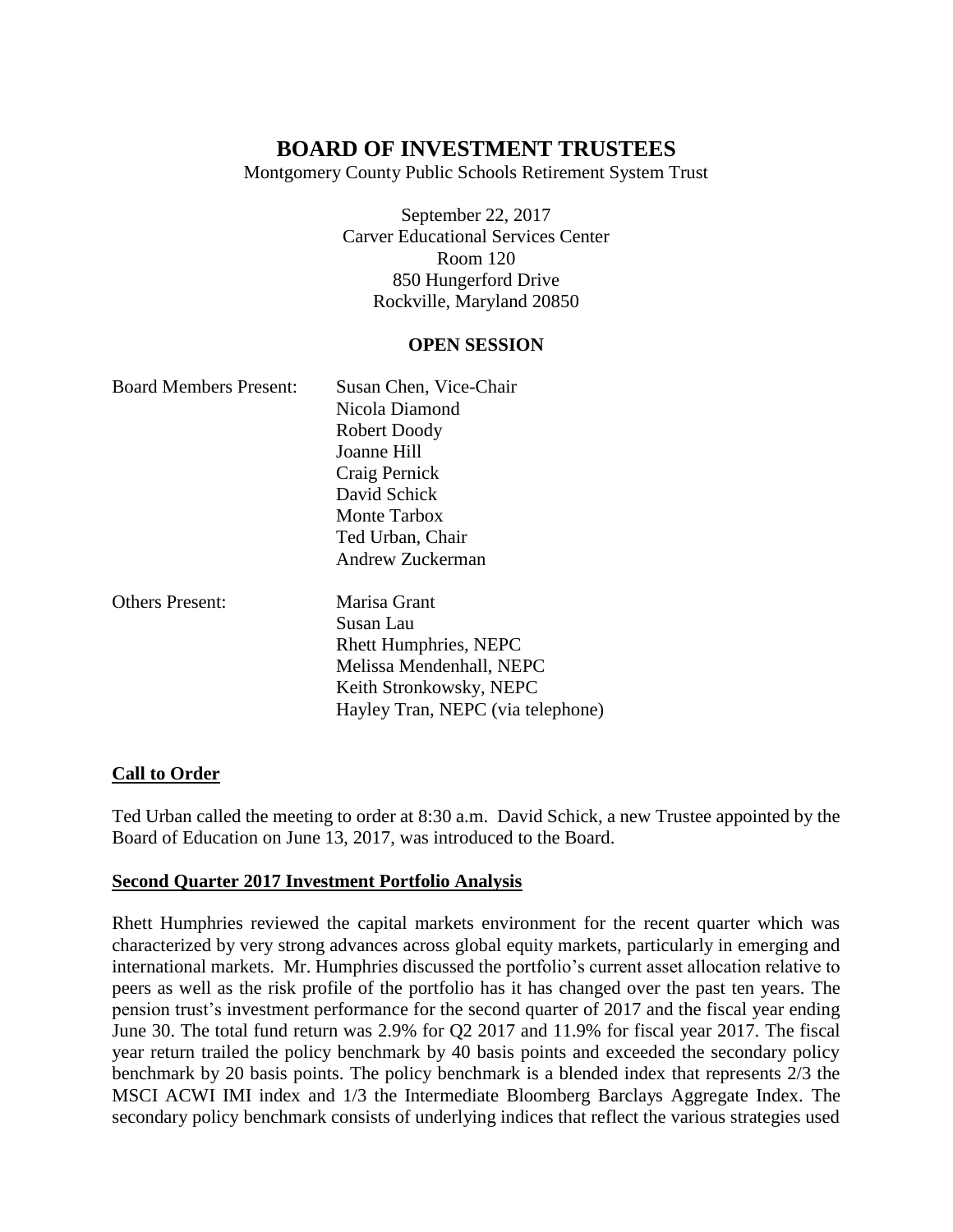by the managers in the alternatives portfolio. Over the medium term, the Board should expect the portfolio return to diverge from the policy benchmarks because the current investments in the portfolio do not fully reflect the policy targets, particularly in private equity (current weight of 4% versus target of 10%).

# **Minutes Approval**

The Board reviewed the draft of the May 19 meeting minutes. A motion was made for the approval of the minutes and it was seconded. The Board unanimously approved the minutes.

# **Motion to Close Meeting**

The Board discussed closing the meeting to discuss the investment of public funds with respect to investments in private partnerships and the possible additions and redemptions from investment managers. Mr. Urban read a closing statement. A motion was made to go into closed session and it was seconded. The Board unanimously approved the motion. The meeting went into closed session at 9:00 a.m.

# **Return to Open Meeting/Meeting Adjournment**

The Board returned to open session and upon a motion duly made and seconded, the meeting was adjourned at 11:45 a.m.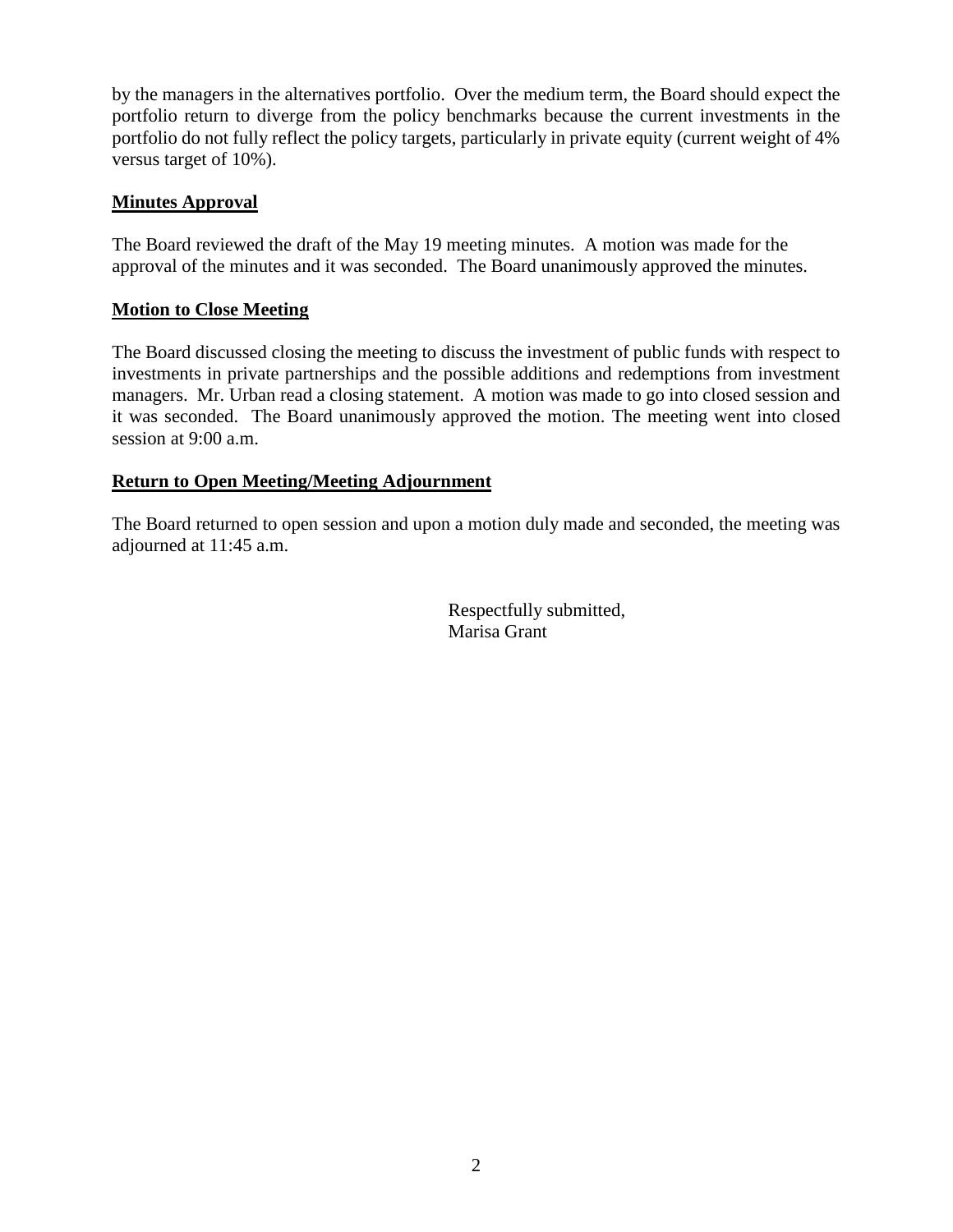Montgomery County Public Schools Retirement System Trust

November 30, 2017 Carver Educational Services Center Room 127 850 Hungerford Drive Rockville, Maryland 20850

# **OPEN SESSION**

| <b>Board Members Present:</b> | Susan Chen, Vice-Chair        |
|-------------------------------|-------------------------------|
|                               | Nicola Diamond                |
|                               | Robert Doody                  |
|                               | Joanne Hill                   |
|                               | Craig Pernick (via telephone) |
|                               | David Schick                  |
|                               | Monte Tarbox                  |
|                               | Ted Urban, Chair              |
|                               | Andrew Zuckerman              |
|                               |                               |

Others Present: Marisa Grant Susan Lau Rhett Humphries, NEPC Keith Stronkowsky, NEPC

# **Call to Order/Approval of Minutes**

Ted Urban called the meeting to order at 8:30 a.m. The Board reviewed a draft of the September 22 meeting minutes. A motion was made for the approval of the minutes as edited and it was seconded. The Board unanimously approved the minutes.

# **Third Quarter 2017 Investment Portfolio Analysis**

Rhett Humphries provided a review of the capital markets in the third quarter of 2017 as a backdrop for the discussion of the pension portfolio performance in the period. Global equities continued to be the main driver of performance with international developed and emerging markets equities outperforming domestic equities. The pension had maintained a slight overweight to these regions within the equities allocation which was additive to performance in the period. Mr. Humphries described how the value of the portfolio changes the Board has implemented is starting to bear fruit. For example, graphs depicting the return the portfolio has generated relative to risk taken over the past five, seven and ten year periods show steady improvement, i.e. migration of the